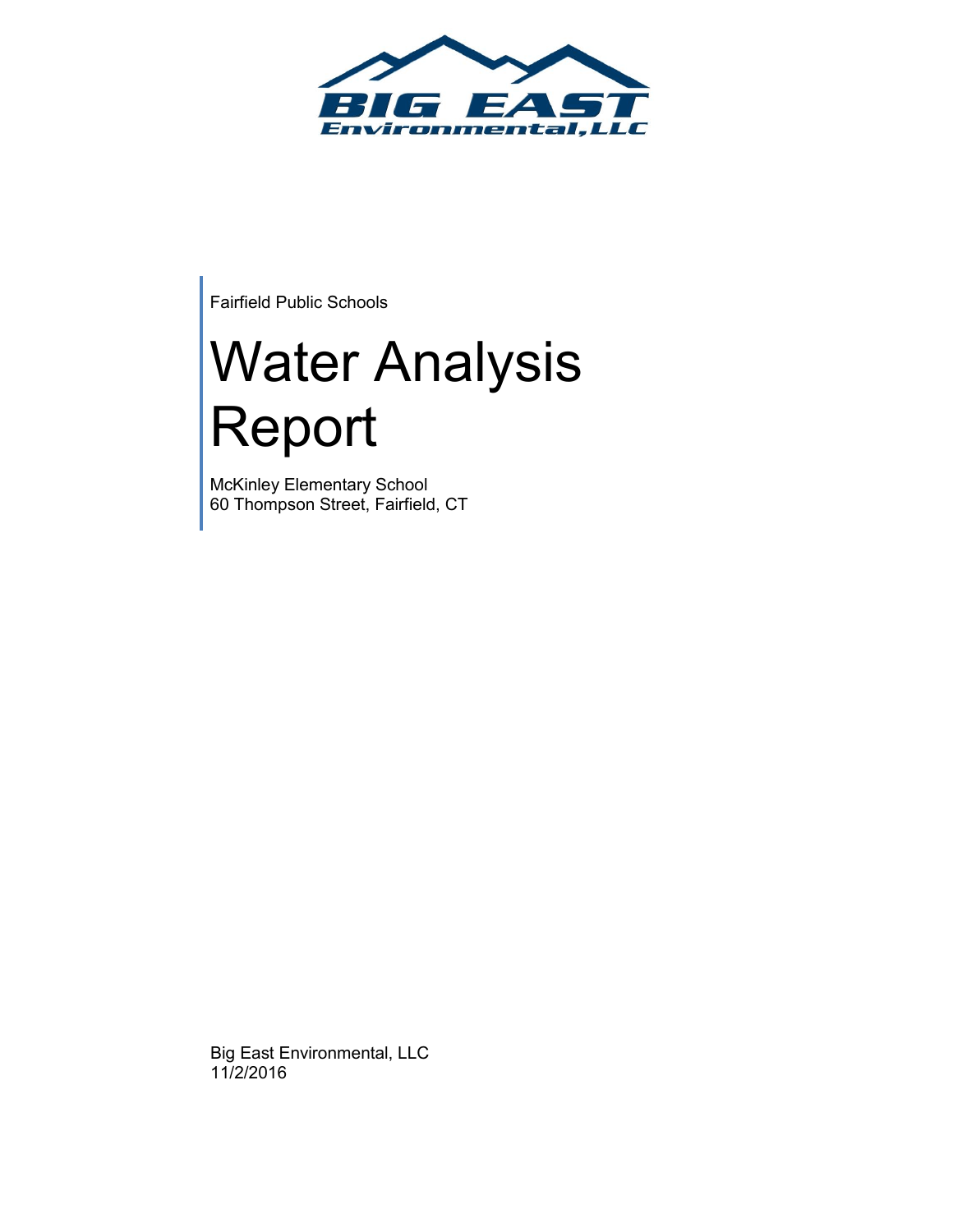

| <b>SUBJECT SITE:</b>       | <b>McKinley Elementary School</b><br>60 Thompson Street<br>Fairfield, CT 06825                                              |
|----------------------------|-----------------------------------------------------------------------------------------------------------------------------|
| <b>CLIENT:</b>             | <b>Fairfield Public Schools</b><br>501 Kings Hwy East<br>Fairfield, CT 06825<br>203.255.8277<br>mpiatt@fairfieldschools.org |
| <b>INPSPECTION DATE:</b>   | November 1, 2016                                                                                                            |
| <b>BIG EAST PROJECT #:</b> | 16527                                                                                                                       |

# **WATER QUALITY ANALYSIS REPORT**

#### **Introduction**

Big East Environmental, LLC was retained by the client to perform water quality testing at the subject site on November 1, 2016. The subject property is an educational facility serving as a public elementary school.

#### **Methods**

Big East Environmental collected water samples from 30 separate locations as directed to us by the school administration on the day of the inspection. The school was not occupied during the sample collection process. Water samples were collected on a first draw method, although the system had undergone several system flushes prior to sample collection. Water samples were analyzed for sodium by EPA 2007 method, nitrite as N by EPA method 300, and pH levels. The samples were collected and stored in a cooler and dropped off at the laboratory facility for immediate analysis. All samples were collected and transported under chain of custody protocols. York Analytical Laboratories, Inc. performed the analysis. The laboratory report is attached.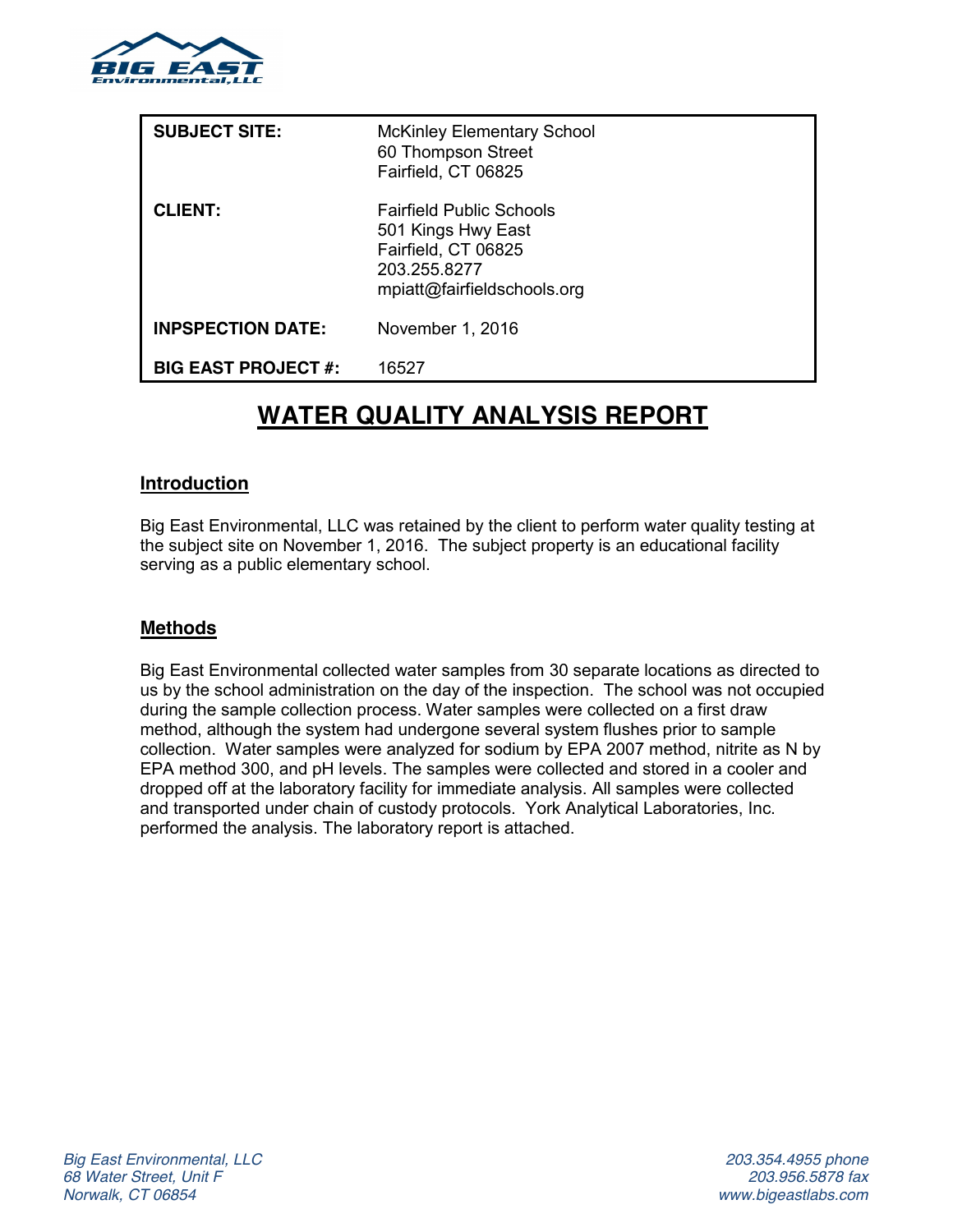

#### SAMPLE RESULTS

# *Source: Hot Water Tank #2*

#### *Sample ID: 01*

| <b>ANALYTE</b> | RESULTS mg/L | <b>MCL</b> | <b>MCLG</b> |
|----------------|--------------|------------|-------------|
| Sodium         | 18.3         | -          |             |
| Nitrite as N   | 0.0912       |            | -           |
| pH             | .50          | -          | $6.5 - 8.5$ |

# *Source: Hot Water Tank #1*

*Sample ID: 02*

| <b>ANALYTE</b> | RESULTS mg/L | <b>MCL</b> | <b>MCLG</b> |
|----------------|--------------|------------|-------------|
| Sodium         | 18.4         | -          | 28          |
| Nitrite as N   | 0.348        |            | -           |
| pH             | 8.21         | -          | $6.5 - 8.5$ |

#### *Source: Kitchen – Rinse Sink Sample ID: 03*

| <b>ANALYTE</b> | RESULTS mg/L | <b>MCL</b> | <b>MCLG</b> |
|----------------|--------------|------------|-------------|
| Sodium         | 16.5         | -          |             |
| Nitrite as N   | 0.0955       |            | -           |
| D              | 7.56         | -          | $6.5 - 8.5$ |

#### *Source: Kitchen – Sink at Microwave Sample ID: 04*

| <b>ANALYTE</b> | <b>RESULTS mg/L</b> | <b>MCL</b> | <b>MCLG</b> |
|----------------|---------------------|------------|-------------|
| Sodium         | 18.3                | -          | 28          |
| Nitrite as N   | 1.147               |            | -           |
| pH             | 72                  | -          | $6.5 - 8.5$ |

# *Source: Women's Bathroom Sink*

## *Sample ID: 05* ANALYTE RESULTS mg/L MCL MCLG *Sodium* 20.8 | 20.8 | 28 *Nitrite as N* 0.772 1.0 - 0.772 0.772 1.0 - 0.5 - 8.5 *pH* **9.39\*\*** - 6.5 – 8.5

#### *Source: Water Fountain*

#### *Sample ID: 06*

| -------        |                     |            |             |
|----------------|---------------------|------------|-------------|
| <b>ANALYTE</b> | <b>RESULTS mg/L</b> | <b>MCL</b> | <b>MCLG</b> |
| Sodium         | 16.2                | -          | 28          |
| Nitrite as N   | 0.0937              |            | -           |
| pH             | 7.63                | -          | $6.5 - 8.5$ |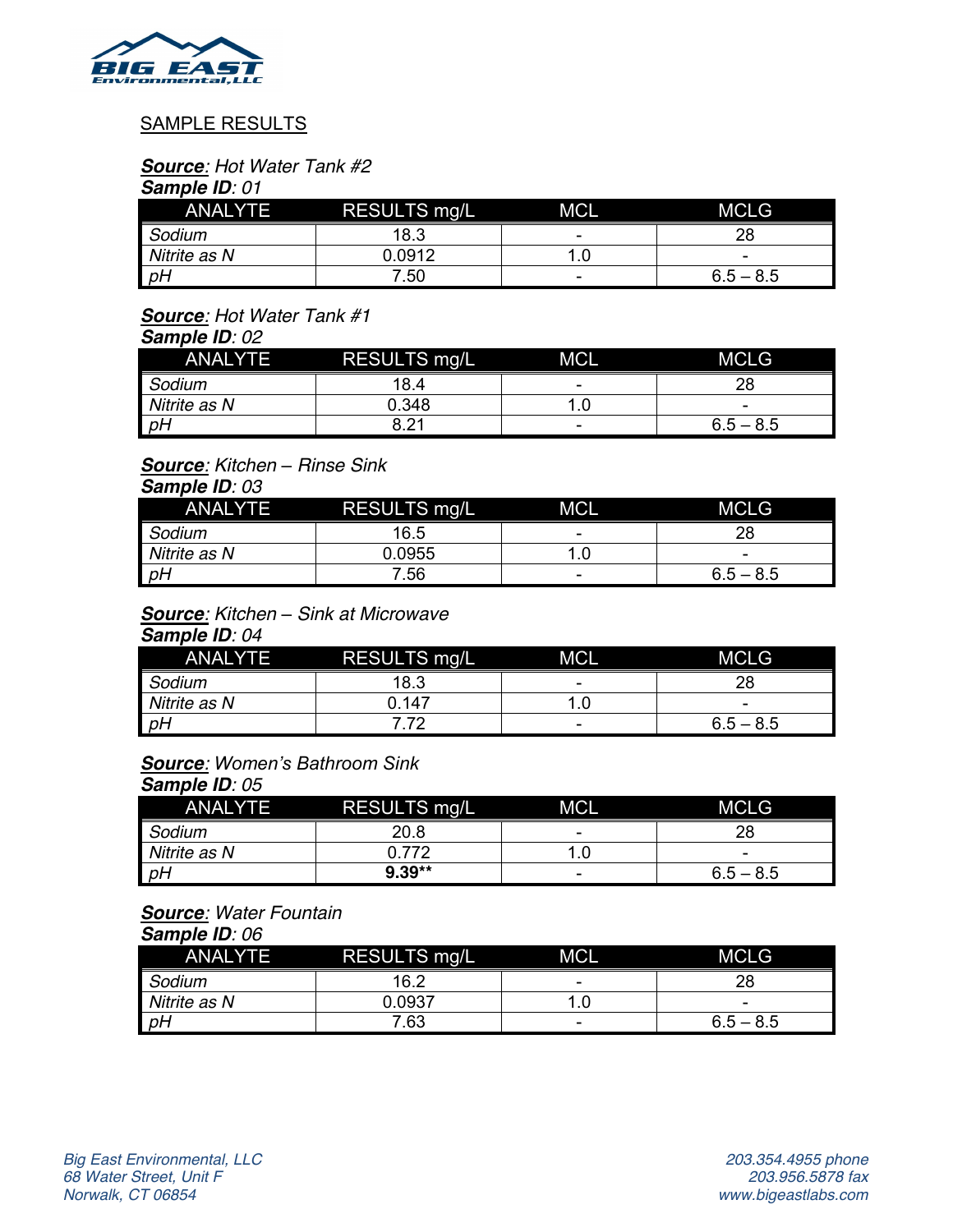

# *Source: Nurse's Office*

*Sample ID: 07*

|                | <b>ANALYTE</b> | RESULTS mg/L | <b>MCL</b> | <b>MCLG</b> |
|----------------|----------------|--------------|------------|-------------|
| Sodium         |                | 16.4         | -          | 28          |
| <b>Nitrite</b> |                | 0.156        |            | -           |
| pH             |                | $8.67**$     | -          | $6.5 - 8.5$ |

# *Source: Kindergarten Hall Water Fountain*

*Sample ID: 08*

|                | <b>ANALYTE</b> | <b>RESULTS mg/L</b> | <b>MCL</b> | <b>MCLG</b> |
|----------------|----------------|---------------------|------------|-------------|
| Sodium         |                | $17^{\circ}$        | -          |             |
| <b>Nitrite</b> |                | 0.0913              |            | -           |
| P              |                | 7.63                | -          | $6.5 - 8.5$ |

# *Source: Room 125 Bathroom Sink*

*Sample ID: 09*

| <b>ANALYTE</b> | RESULTS mg/L  | <b>MCL</b> | <b>MCLG</b> |
|----------------|---------------|------------|-------------|
| Sodium         | 16.3          | -          | 28          |
| Nitrite        | None Detected |            | -           |
| pH             | 7.99          | -          | $6.5 - 8.5$ |

#### *Source: Room 135 Classroom Sink Sample ID: 10*

| <b>ANALYTE</b> | <b>RESULTS mg/L</b> | <b>MCL</b> | <b>MCLG</b> |
|----------------|---------------------|------------|-------------|
| Sodium         | 15.9                | -          | 28          |
| Nitrite        | 0.109               |            | -           |
| pH             | 78                  | -          | $6.5 - 8.5$ |

#### *Source: Room 136 Prep Room Sink Sample ID: 11*

| <b>ANALYTE</b> | <b>RESULTS mg/L</b> | <b>MCL</b> | <b>MCLG</b> |
|----------------|---------------------|------------|-------------|
| Sodium         |                     | -          | 28          |
| <b>Nitrite</b> | 0.131               |            | -           |
| pH             | 8.12                | -          | $6.5 - 8.5$ |

#### *Source: Room 184 Sink Sample ID: 12*

| <b>ANALYTE</b> | RESULTS mg/L | <b>MCL</b>               | <b>MCLG</b> |
|----------------|--------------|--------------------------|-------------|
| Sodium         | 17           | -                        |             |
| Nitrite        | 0.268        |                          | -           |
| pH             | 79           | $\overline{\phantom{0}}$ | $6.5 - 8.5$ |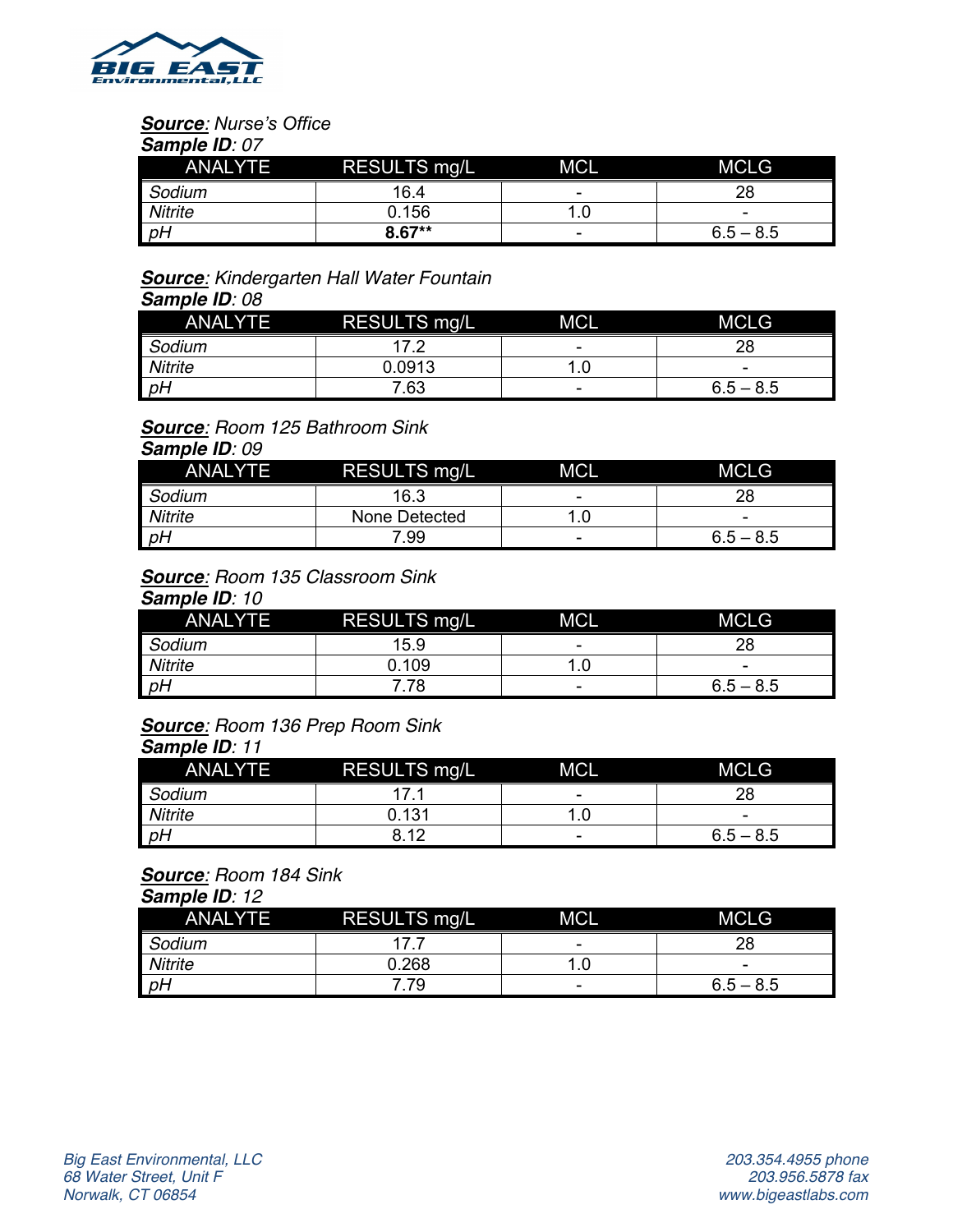

#### *Source: Room 194 Sink Sample ID: 13*

|                | <b>ANALYTE</b> | <b>RESULTS mg/L</b> | <b>MCL</b> | <b>MCLG</b> |
|----------------|----------------|---------------------|------------|-------------|
| Sodium         |                | 19.2                | -          |             |
| <b>Nitrite</b> |                | በ 2በ1               |            | -           |
| pH             |                | 7.67                | -          | $6.5 - 8.5$ |

# *Source: Room 195 Sink*

#### *Sample ID: 14*

| <b>ANALYTE</b> | RESULTS mg/L | <b>MCL</b> | <b>MCLG</b> |
|----------------|--------------|------------|-------------|
| Sodium         | 7.9          | -          | 28          |
| <b>Nitrite</b> | .202         |            | -           |
| P              | 7.60         | -          | $6.5 - 8.5$ |

## *Source: Fountain at Room 189*

## *Sample ID: 15*

| <b>ANALYTE</b> | <b>RESULTS mg/L</b> | <b>MCL</b> | <b>MCLG</b> |
|----------------|---------------------|------------|-------------|
| Sodium         | 18.4                | -          | 28          |
| Nitrite        | 0.133               |            |             |
| P              | 7.51                | -          | $6.5 - 8.5$ |

# *Source: Room 185 Slop Sink*

*Sample ID: 16*

| <b>ANALYTE</b> | <b>RESULTS mg/L</b> | <b>MCL</b> | <b>MCLG</b> |
|----------------|---------------------|------------|-------------|
| Sodium         | 19.8                | -          | 28          |
| <b>Nitrite</b> | 0.206               |            | -           |
| pH             | 7.61                | -          | $6.5 - 8.5$ |

## *Source: Fountain at Top of 2nd Floor Stairs Sample ID: 17*

| <b>ANALYTE</b> | <b>RESULTS mg/L</b> | <b>MCL</b> | <b>MCLG</b> |
|----------------|---------------------|------------|-------------|
| Sodium         | 16.4                | -          | 28          |
| <b>Nitrite</b> | 0.153               |            | -           |
| pH             | 7.58                | -          | $6.5 - 8.5$ |

#### *Source: Room 200 Sink Sample ID: 18*

| <b>ANALYTE</b> | <b>RESULTS mg/L</b> | <b>MCL</b> | <b>MCLG</b> |
|----------------|---------------------|------------|-------------|
| Sodium         | 17.6                | -          | 28          |
| Nitrite        | 0.200               |            | -           |
| pH             | .76                 | -          | $6.5 - 8.5$ |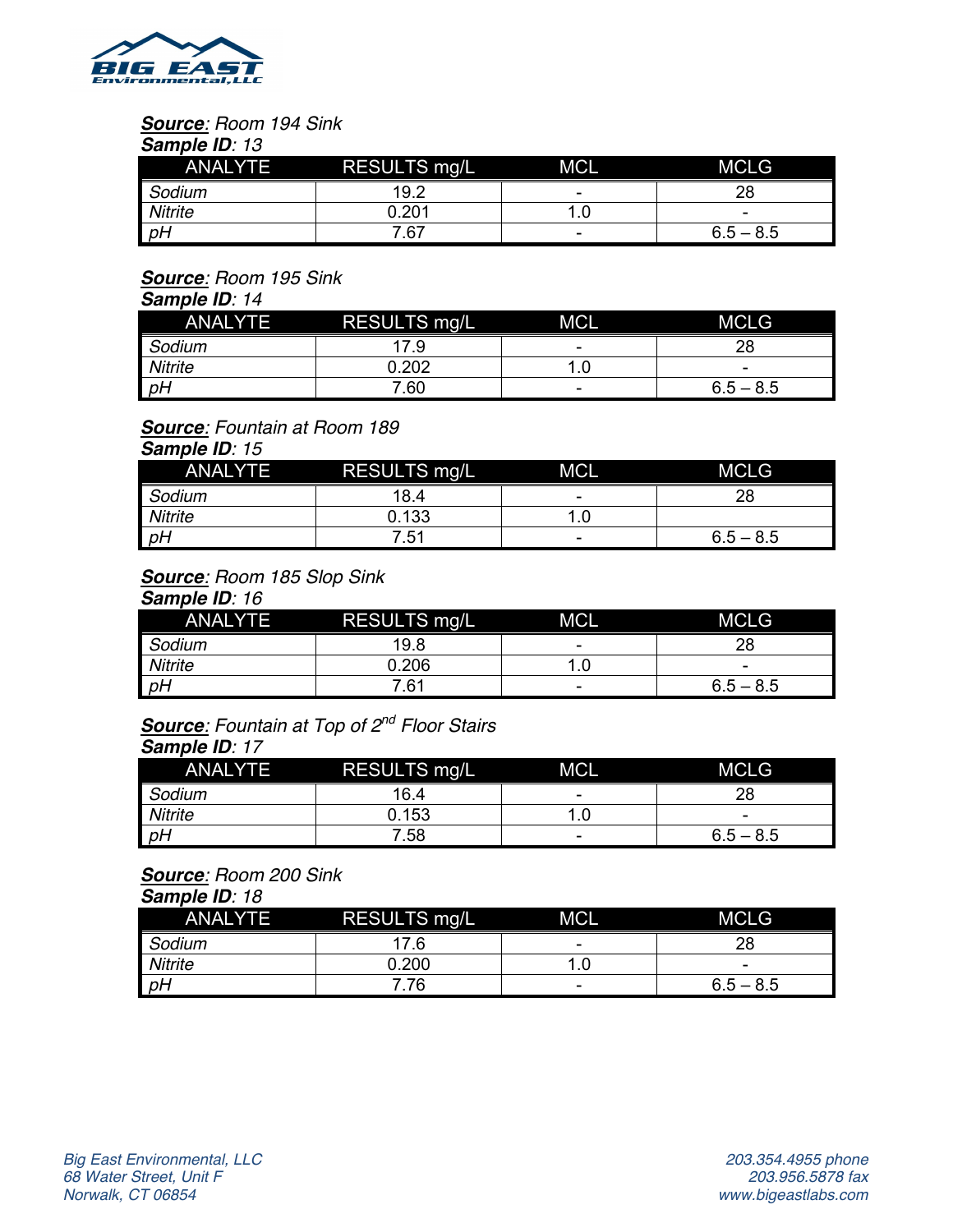

#### *Source: Fountain at Room 203 Sample ID: 19*

| <b>ANALYTE</b> | RESULTS mg/L | <b>MCL</b> | <b>MCLG</b> |  |  |  |  |
|----------------|--------------|------------|-------------|--|--|--|--|
| Sodium         | 17.6         | -          | 28          |  |  |  |  |
| Nitrite        | 0.183        |            | -           |  |  |  |  |
| pH             | 79           | -          | $6.5 - 8.5$ |  |  |  |  |

## *Source: Room 211 Sink*

| <b>Sample ID: 20</b> |              |            |             |  |  |  |
|----------------------|--------------|------------|-------------|--|--|--|
| <b>ANALYTE</b>       | RESULTS mg/L | <b>MCL</b> | <b>MCLG</b> |  |  |  |
| Sodium               | 16.4         | -          | 28          |  |  |  |
| <b>Nitrite</b>       | 0.0944       | .U         | -           |  |  |  |
| P                    | 7.84         | -          | $6.5 - 8.5$ |  |  |  |

# *Source: Room 212 Sink*

*Sample ID: 21*

| <b>ANALYTE</b> | RESULTS mg/L | <b>MCL</b> | <b>MCLG</b> |
|----------------|--------------|------------|-------------|
| Sodium         | 15.9         | -          | 28          |
| <b>Nitrite</b> | ገ 111        |            | -           |
| pH             | 7.64         | -          | $6.5 - 8.5$ |

# *Source: Room 215 Sink*

*Sample ID: 22*

| <b>ANALYTE</b> | RESULTS mg/L | <b>MCL</b> | <b>MCLG</b> |
|----------------|--------------|------------|-------------|
| Sodium         | 16.8         | -          | 28          |
| <b>Nitrite</b> | 0.104        |            | -           |
| pH             | 7.87         | -          | $6.5 - 8.5$ |

## *Source: Room 217 Sink*

#### *Sample ID: 23*

| <b>ANALYTE</b> | <b>RESULTS mg/L</b> | <b>MCL</b> | <b>MCLG</b> |
|----------------|---------------------|------------|-------------|
| Sodium         | 18.3                | -          | 28          |
| Nitrite        | 0.116               |            | -           |
| pH             | 7.83                | -          | $6.5 - 8.5$ |

## *Source: Room 219 Sink*

*Sample ID: 24*

| <b>ANALYTE</b> | <b>RESULTS mg/L</b> | <b>MCL</b> | <b>MCLG</b> |
|----------------|---------------------|------------|-------------|
| Sodium         | 16.7                | -          | 28          |
| Nitrite        | 0.237               |            | -           |
| pH             | 79                  | -          | $6.5 - 8.5$ |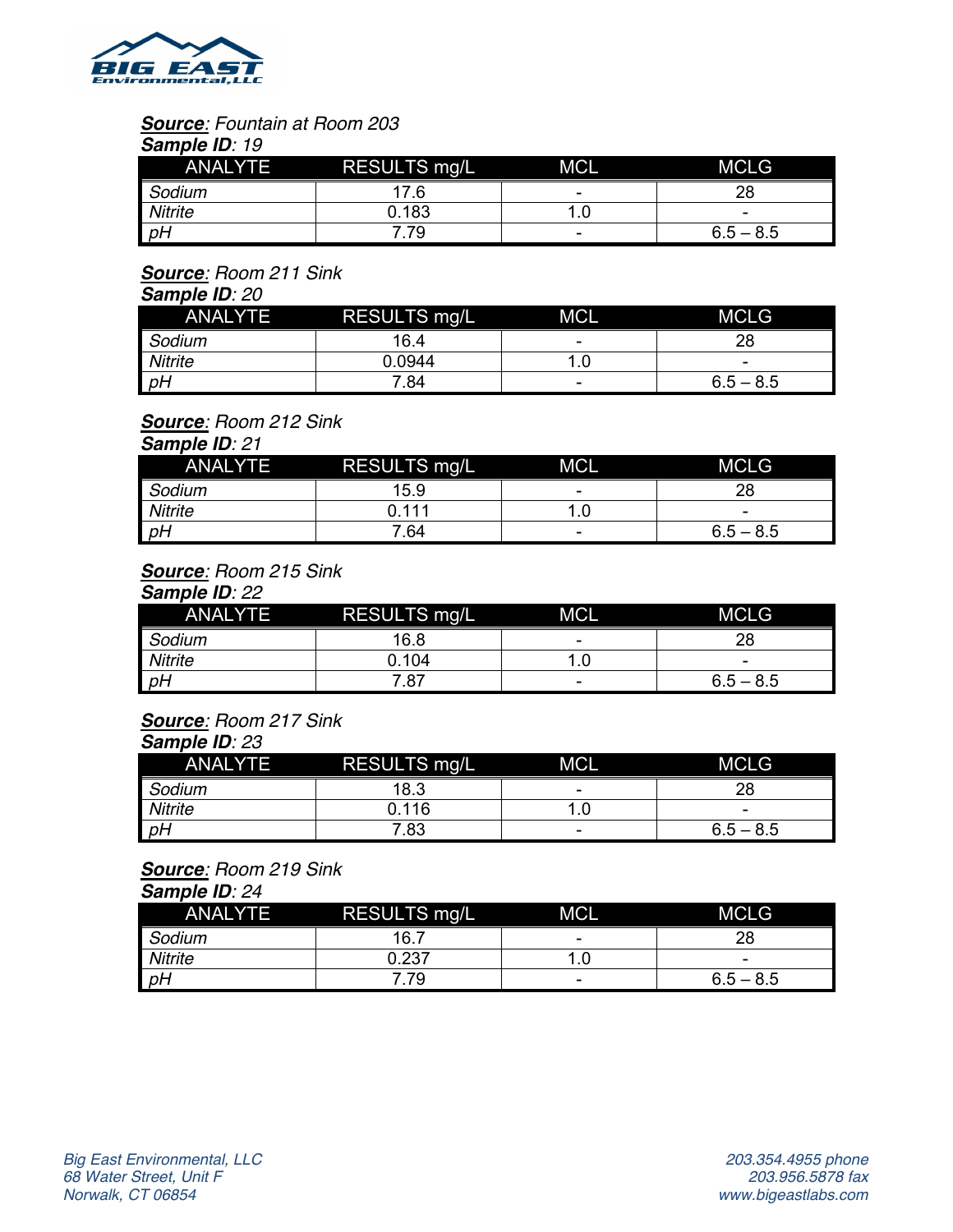

#### *Source: Room 238 Sink Sample ID: 25*

| <b>ANALYTE</b> | <b>RESULTS mg/L</b> | <b>MCL</b> | <b>MCLG</b> |
|----------------|---------------------|------------|-------------|
| Sodium         | 17 つ                | -          | 28          |
| <b>Nitrite</b> | 0.204               |            | -           |
| pH             | .75                 | -          | $6.5 - 8.5$ |

## *Source: Fountain at Room 225*

| <b>Sample ID: 26</b> |                     |            |             |
|----------------------|---------------------|------------|-------------|
| ANALYTE              | <b>RESULTS mg/L</b> | <b>MCL</b> | <b>MCLG</b> |
| Sodium               | 18.2                | -          | 28          |
| Nitrite              | 0.212               |            | -           |
| pH                   | 7.68                | -          | $6.5 - 8.5$ |

# *Source: Room 236 Sink*

*Sample ID: 27*

| <b>ANALYTE</b> | RESULTS mg/L | <b>MCL</b> | <b>MCLG</b> |
|----------------|--------------|------------|-------------|
| Sodium         | 174          | -          |             |
| Nitrite        | 0.230        |            | -           |
| pH             |              | -          | $6.5 - 8.5$ |

# *Source: Room 231 Sink*

*Sample ID: 28*

| <b>ANALYTE</b> | RESULTS mg/L | <b>MCL</b> | <b>MCLG</b> |
|----------------|--------------|------------|-------------|
| Sodium         |              | -          | 28          |
| Nitrite        | 0.205        |            | -           |
| pH             | .70          | -          | $6.5 - 8.5$ |

## *Source: Room 226 Sink*

#### *Sample ID: 29*

| <b>ANALYTE</b> | <b>RESULTS mg/L</b> | <b>MCL</b> | <b>MCLG</b> |
|----------------|---------------------|------------|-------------|
| Sodium         | 17.9                | -          | 28          |
| Nitrite        | 0.138               |            | -           |
| pH             | .78                 | -          | $6.5 - 8.5$ |

# *Source: Main Water Supply (baseline)*

*Sample ID: 30*

| <b>ANALYTE</b> | RESULTS mg/L | <b>MCL</b> | <b>MCLG</b> |
|----------------|--------------|------------|-------------|
| Sodium         | 17.8         | -          | 28          |
| Nitrite        | 0.116        |            | -           |
| pH             | 7.53         | -          | $6.5 - 8.5$ |